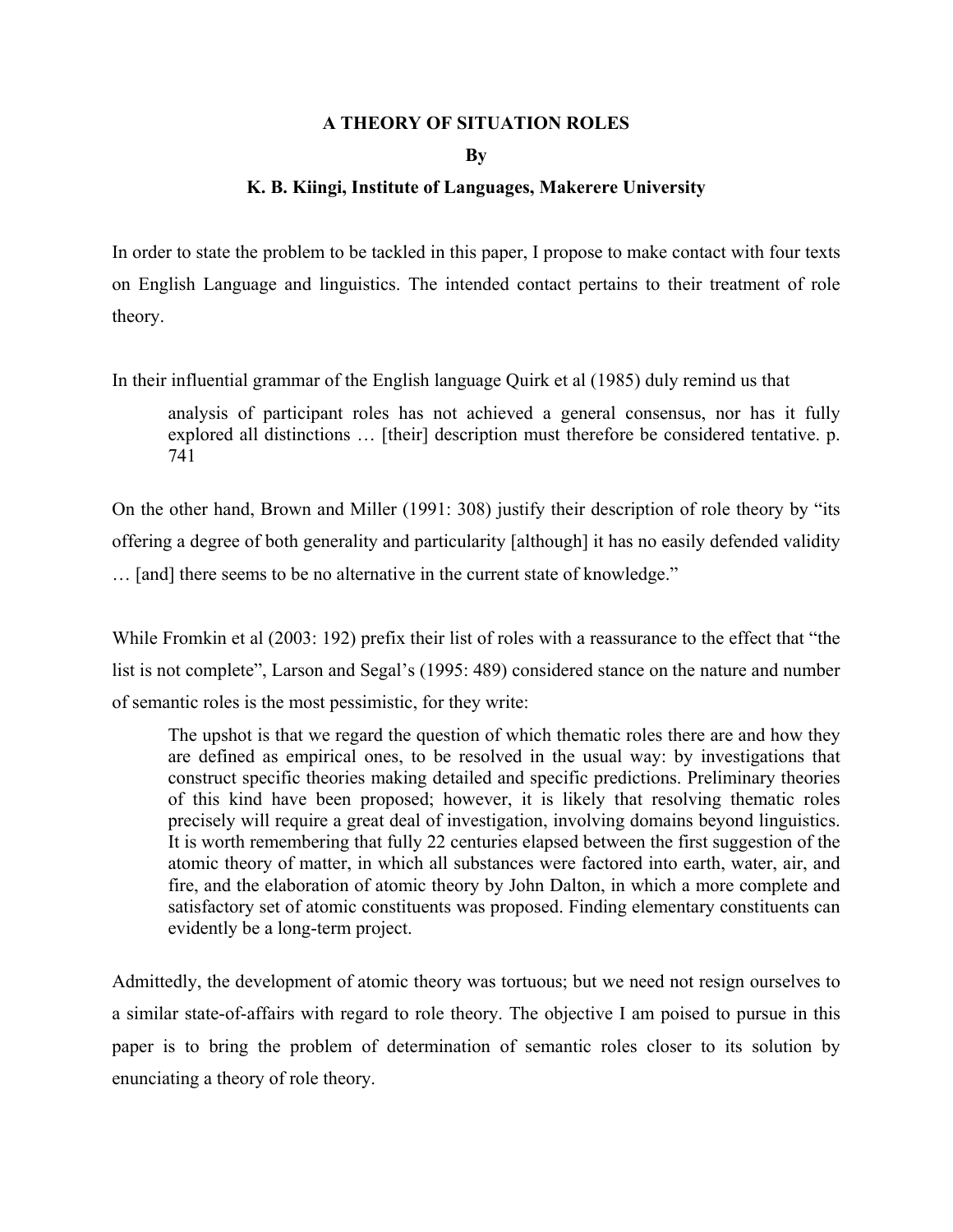As roles I posit: nonselfchanger Q, selfchanger B, reference L, wholeness base H, superordination base O, representation base F, similarity base N, direction base D, source S, mediator M, goal G, stimulus P, augmentation base R; interactor I, interaction base A, causer C, and causee E. As to entities which play roles in situations of change and nonchange, let it be posited: space l, matter m, material object r, biotic matter b, plant f, animal z, human h, temporary state v, emotional state e, mental state o, biotic group g, biotic abstract j, time t, assemblage a, situation s, change c, state q, physical abstract i, quantity u, number n, proposition p, and nonphysical abstraction k. If  $\varepsilon$  and  $\varepsilon$  are entities, the following is the list of elementary formulae in the situation role theory under construction:

| QεLέ | ε is located with reference to έ.                     |  |
|------|-------------------------------------------------------|--|
| BεLέ | ε changes or moves itself with reference to έ.        |  |
| QεHέ | $\epsilon$ is part of $\epsilon$ .                    |  |
| ΒεΗέ | $\epsilon$ becomes part of $\acute{\epsilon}$ .       |  |
| QεFέ | $\epsilon$ represents $\acute{\epsilon}$ .            |  |
| BεFέ | ε becomes a representative of έ.                      |  |
| QεNέ | $\epsilon$ is similar to $\epsilon$ .                 |  |
| ΒεΝέ | $\varepsilon$ becomes similar to $\acute{\epsilon}$ . |  |
| QεOέ | $\epsilon$ is greater than $\epsilon$ .               |  |
| ΒεΟέ | ε becomes greater than έ.                             |  |
| QεDέ | ε faces έ.                                            |  |
| ΒεDέ | ε changes or moves itself towards έ.                  |  |
| QεSέ | ε ranges from έ.                                      |  |
| BεSέ | ε changes or moves itself from έ.                     |  |
| QεMέ | $\epsilon$ ranges over $\acute{\epsilon}$ .           |  |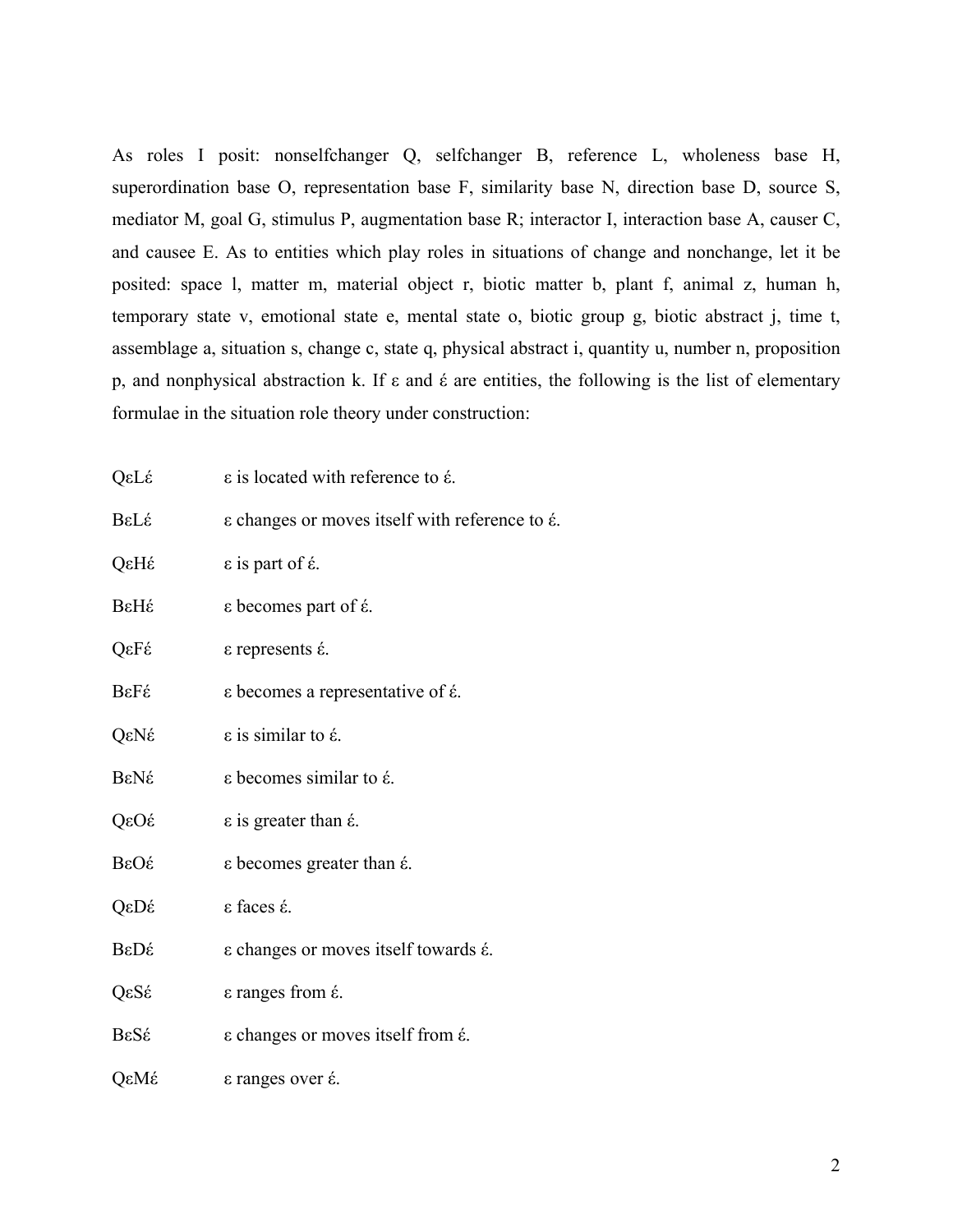| ΒεΜέ                       | ε changes or moves itself via or over έ.                 |
|----------------------------|----------------------------------------------------------|
| g D <sub>3</sub> Q         | $\epsilon$ ranges to $\acute{\epsilon}$ .                |
| $BeG \n\leq$               | $\epsilon$ changes or moves itself to $\epsilon$ .       |
| $\hat{B}$ q <sub>3</sub> Q | $\epsilon$ is responsive to $\acute{\epsilon}$ .         |
| BεP έ                      | $\varepsilon$ responds to $\acute{\varepsilon}$ .        |
| QεR έ                      | $\epsilon$ is augmented to $\epsilon$ .                  |
| BεRέ                       | $\varepsilon$ augments itself to $\acute{\varepsilon}$ . |
| $i\in A$                   | $\epsilon$ impacts on $\acute{\epsilon}$ .               |
| CεEέ                       | ε causes or generates έ.                                 |

With  $\Phi = df L$ , H, F, N, O, D, S, M, G, P, R;  $\Sigma$  is a situation-role formula and entities  $\varepsilon$ ,  $\varepsilon$ <sup>o</sup> and  $\varepsilon$ , an inventory of situation-role formulae is generisable as:

SRF1: QεФέ SRF2: BεФέ SRF3: IεAέ SRF4: CεEέ SRF5: ChE[QεФέ] SRF6: ChE[BεФέ] SRF7: ChE[IεAέ] SRF8: ChE[CεEέ] SRF9: ChE[MεФέ]

SRF11: ChE[MεEέ]

SRF10: ChE[MεAέ]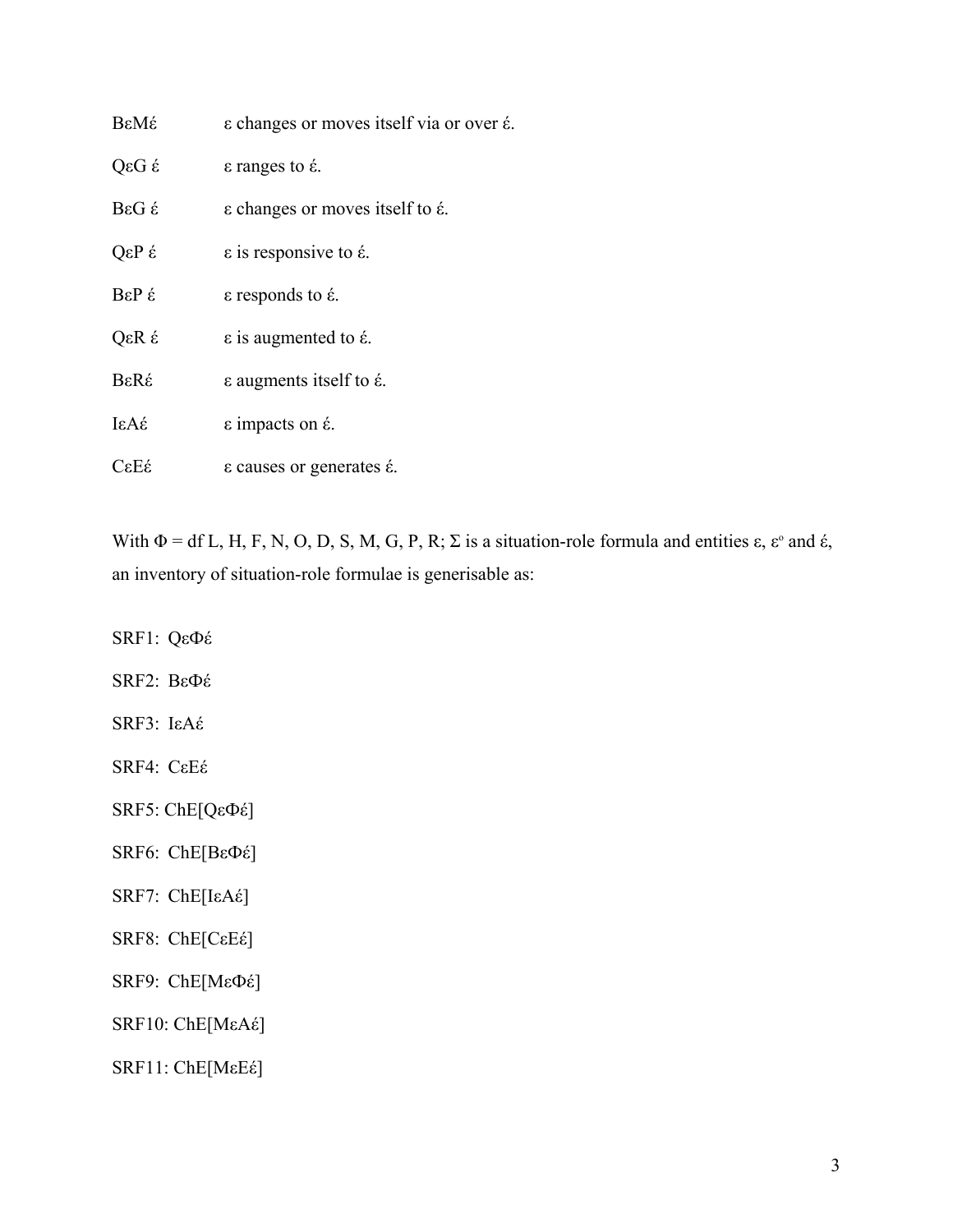$SRF12:$  ChE[M $\varepsilon$ <sup>o</sup>E[ $\Sigma$ ]] SRF13: QεФ[Σ] SRF14: BεΦ[Σ] SRF15:  $IεA[Σ]$ SRF16: CεE[Σ] SRF17: [Σ]Φέ SRF18: [Σ]Aέ SRF19: [Σ]Eέ

I now turn to the task of exemplifying SRF1 – 19 as far as data from Quirk et al (1985: 754) sentences (1) – (39), Brown and Miller (1991: 309) sentences (40) – (57) and Fromkin et al  $(2003: 192 - 3)$  sentences  $(58) - (66)$  allow. For each example sentence I shall reproduce the role analysis of the respective authors, and at once formalize it in the situation-role theory. For instance sentence (33) below will be treated as:

33(a) He [**agent**] (h) placed it [**aff**] (r) on the shelf [**loc**] (l). (b) ChE[BrG[QrLl]]

In the square brackets above I indicate the analysis of Quirk et al while my entity analysis is in round brackets. The whole sentence is then formalized as shown in 33(b). The abbreviations adopted in Quirk et al (1985: 754) are as follows:

| aff(ected)  | ext(ernal causer) | pos(istioner) |
|-------------|-------------------|---------------|
| agent(ive)  | instr(ument)      | recip(ient)   |
| attribute() | $(prop)$ it       | result(ant)   |
| cog(nate)   | loc(ative)        | temp(oral)    |
|             |                   |               |

**event**(**ive**)

1(a) She [**aff**] (h) is happy [**attrib**] (e). (b) QhHe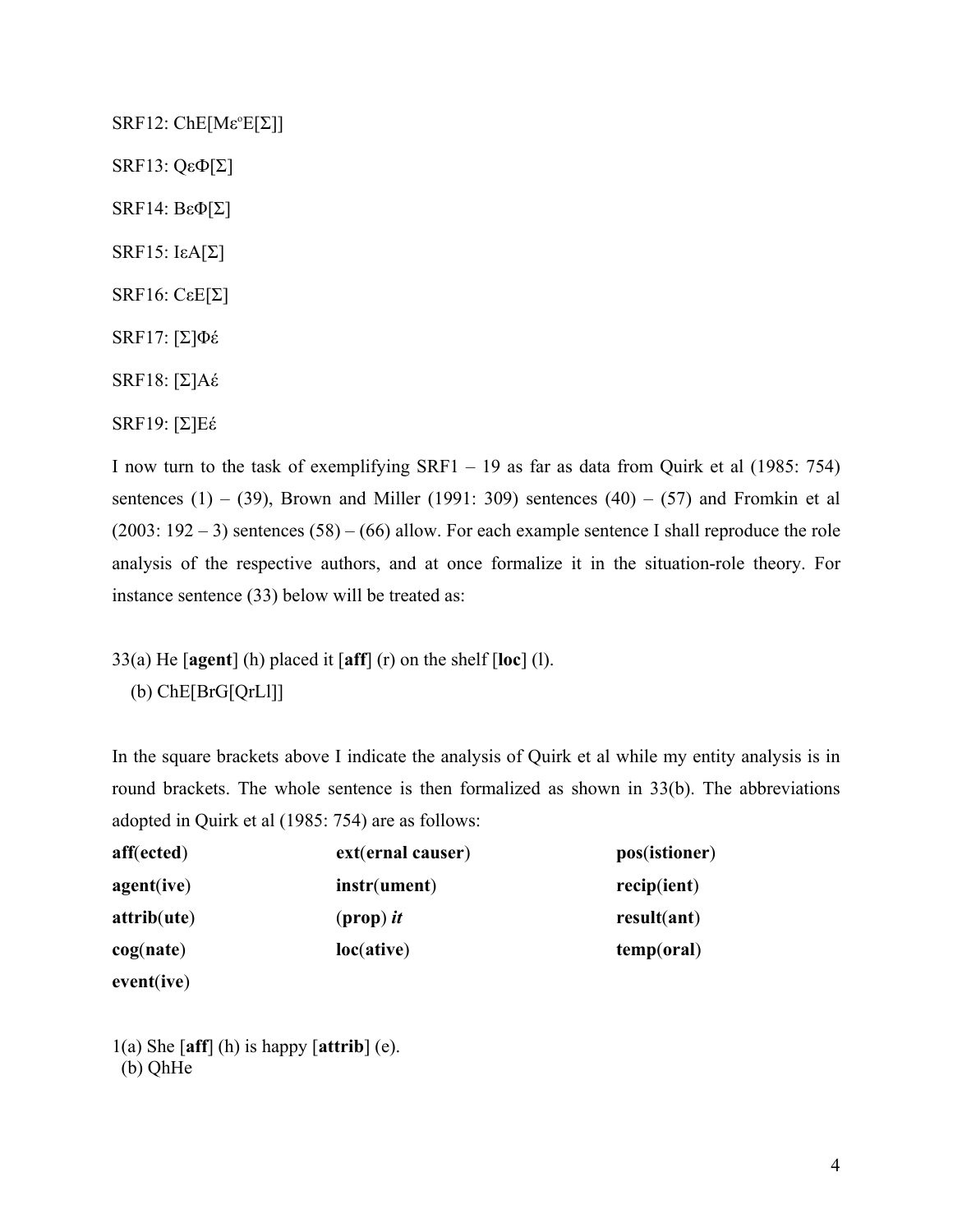- 2(a) He [**agent**] (h) turned traitor [**attrib**] (v). (b) BhG[QhHv]
- 3(a) The Sahara [**loc**] (l) is hot [**attrib**] (q). (b) QlHq
- 4(a) Last night [**temp**] (t) was warm [**attrib**] (q). (b) QtHq
- 5(a) The show [**event**] (c) was interesting [**attrib**] (v). (b) QcHv
- 6(a) It [**it**] (s) is windy [**attrib**] (v). (b) QsHv
- 7(a) He [**aff**] (h) was at school [**loc**] (l). (b) QhLl
- 8(a) She [**agent**] (h) got into the car [**loc**] (l). (b) BhG[QhLl]
- 9(a) He [**pos**] (h) is lying on the floor [**loc**] (l). (b) ChE[QhLl]
- 10(a) The meeting [**event**] (c) is at eight [**temp**] (t). (b) QcLt
- 11(a) He [**agent**] (h) was working. (b) ChEc
- 12(a) She [**pos**] (h) is standing. (b) ChE[QhHv]
- 13(a) The curtains [**aff**] (r) disappeared. (b)  $BrG[Qh\overline{P}r]$
- 14(a) The wind [**ext**] (i) is blowing. (b) BiMl
- 15(a) It [*it*] (s) raining. (b) BsLt
- 16(a) He [**agent**] (h) threw the ball [**aff**] (r). (b) ChE[[BrSh]Ml]
- 17(a) Lightning [**ext**] (i) struck the house [**aff**] (l).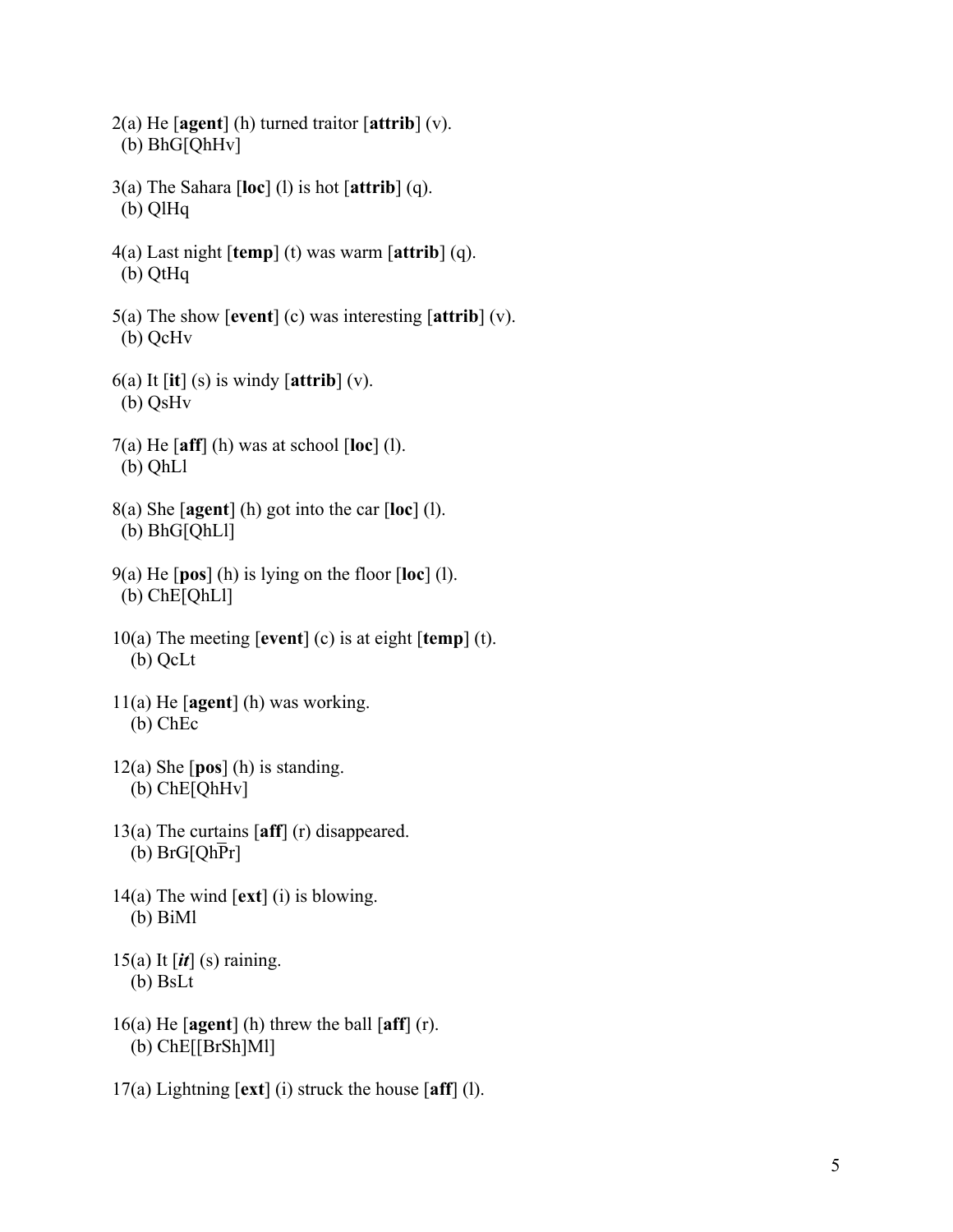(b) IiAl

- 18(a) He [**pos**] (h) is holding a knife [**aff**] (r). (b) ChE[BrSh]
- 19(a) The stone  $\left[$ **instr** $\right]$  ( $r_1$ ) broke the window  $\left[$ **aff** $\right]$  ( $r_2$ ). (b)  $Mr_1E[Br_2G[Qr_2Hq]]$
- 20(a) She [**recip**] (h) has a car [**aff**] (r). (b) QrRh
- 21(a) We  $\lceil \text{agent} \rceil$  (h<sub>1</sub>) paid the bus driver  $\lceil \text{recip} \rceil$  (h<sub>2</sub>). (b)  $Ch_1E[BeRh_2]$
- 22(a) The will [**instr**] (i) benefits us [**recip**] (h) all. (b) MiRh
- 23(a) They [**agent**] (h) climbed the mountain [**loc**] (l). (b) IhAl
- 24(a) The bus [**loc**] (r) seats thirty [**aff**] (h). (b) QhLr
- 25(a) They [**agent**] (h) fought a clean fight [**cog**] (c). (b) ChEc
- 26(a) I [**agent**] (h) wrote a letter [**result**] (r). (b) ChEr
- 27(a) They [**agent**] (h) had an argument [**event**] (c). (b) ChEc
- 28(a) He [agent] (h) nodded his head [instr] (r). (b) ChE[MrEc]
- 29(a) He  $\lceil \text{agent} \rceil$  (h<sub>1</sub>) declared her  $\lceil \text{aff} \rceil$  (h<sub>2</sub>) the winner  $\lceil \text{attribute} \rceil$  (v). (b)  $Ch_1E[Bh_2G[Qh_2Hv]]$
- 30(a) The sun  $\left[ \text{ext} \right]$  (r<sub>1</sub>) turned it  $\left[ \text{aff} \right]$  (r<sub>2</sub>) yellow  $\left[ \text{attribute} \right]$  (v). (b)  $Cr_1E[Br_2G[Or_2Hv]]$
- 31(a) The revolver [**instr**] (r) made him [**aff**] (h) afraid [**attrib**] (e]. (b) MrE[BhG[QhHe]]
- 32(a) I [**recip**] (h) found it [**aff**] (r) strange [**attrib**] (q). (b) BhP[QrHq]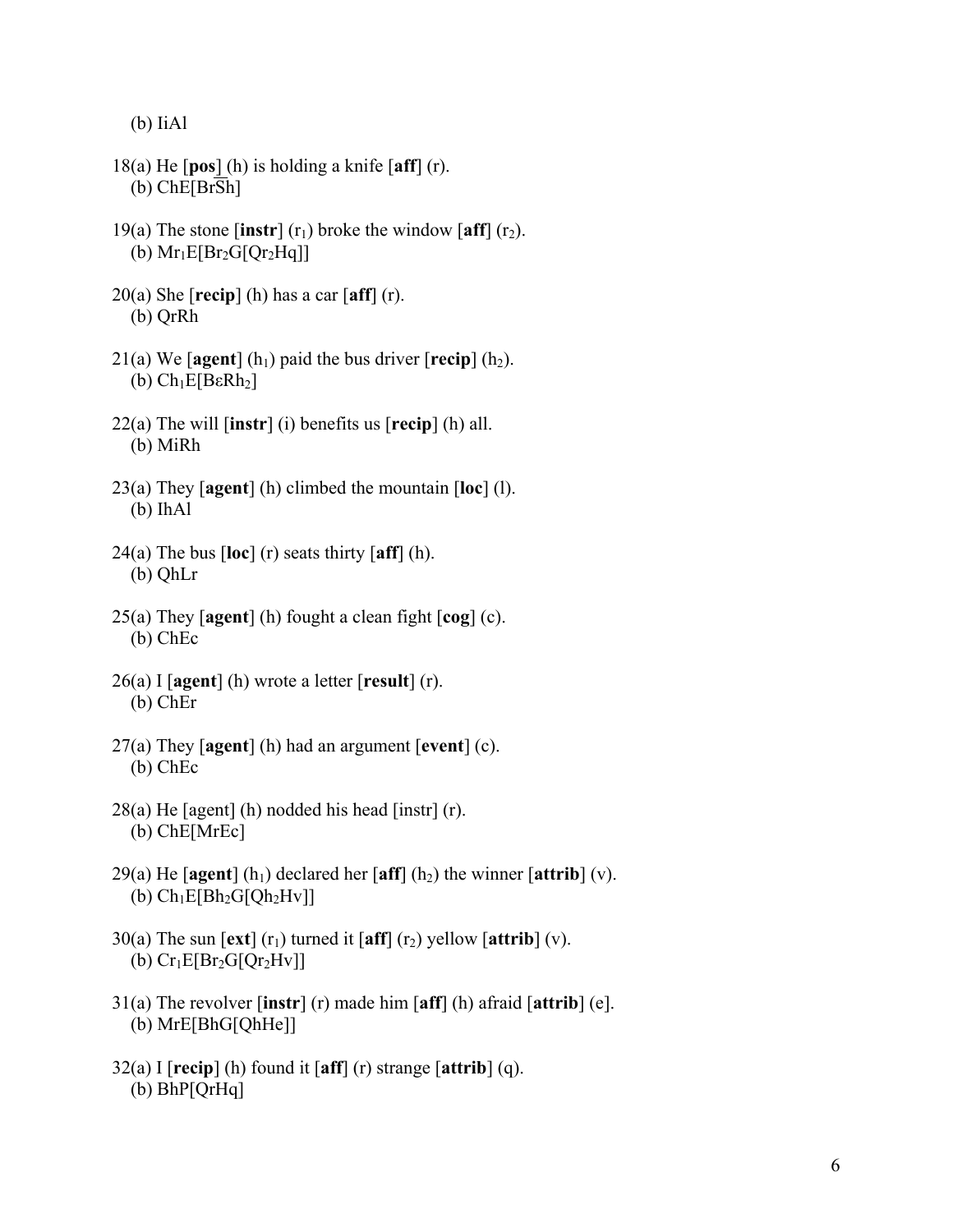- 33(a) He [**agent**] (h) placed it [**aff**] (r) on the shelf [**loc**] (l). (b) ChE[BrG[QrLl]]
- 34(a) The storm [**ext**] (it) drove the ship [**aff**] (r) ashore [**loc**] (l). (b) CiE[BrG[QrLl]]
- 35(a) A car  $\left[\text{instr}\right]$  (r<sub>1</sub>) knocked it  $\left[\text{aff}\right]$  (r<sub>2</sub>). (b)  $Mr_1E[Br_2G[QrL1]]$
- $36(a)$  I [**recip**] (h) prefer them [aff] (r<sub>1</sub>) on toast [loc] (r<sub>2</sub>). (b)  $QhP[Qr_1Lr_2]$  or  $QhPq$
- $37(a)$  I [agent] (h<sub>1</sub>) bought her [**recip**] (h<sub>2</sub>) a gift [aff] (r). (b)  $Ch_1E[BrRh_1]Rh_2]$
- 38(a) She [**agent**] (h) gave the door [**aff**] (r) a kick [**event**] (c). (b) ChE[BcRr]
- 39(a) She  $\lceil \text{agent} \rceil$  (h<sub>1</sub>) knitted me  $\lceil \text{recip} \rceil$  (h<sub>2</sub>) a sweater  $\lceil \text{result} \rceil$  (r). (b)  $[Ch_1Er]Rh_2$
- 40(a) She [**Agent**] (h) was singing. (b) ChEj
- 41(a) The string [**Patient**] (r) broke. (b) BrGq
- 42(a) John [**Agent**] (h) sharpened the knife [**Patient**] (r). (b) ChE[BrG[QrHq]]
- 43(a) The dog [**Agent**] (z) is digging a hole [**Result**] (l). (b) CzEl
- 44(a) Harold [**Agent**] (h) ran a mile [**Range**] (l). (b) BhMl
- 45(a) Susan [**Agent**] (h) went to Denmark [**Locative Goal**] (l). (b) BhGl
- 46(a) Yasuko [**Agent**] (h) is arriving from Kyoto [**Locative Source**] (l). (b) BhSl
- 47(a) Helen [**Agent**] (h) traveled via Samarkand [**Locative Path**] (l). (b) BhMl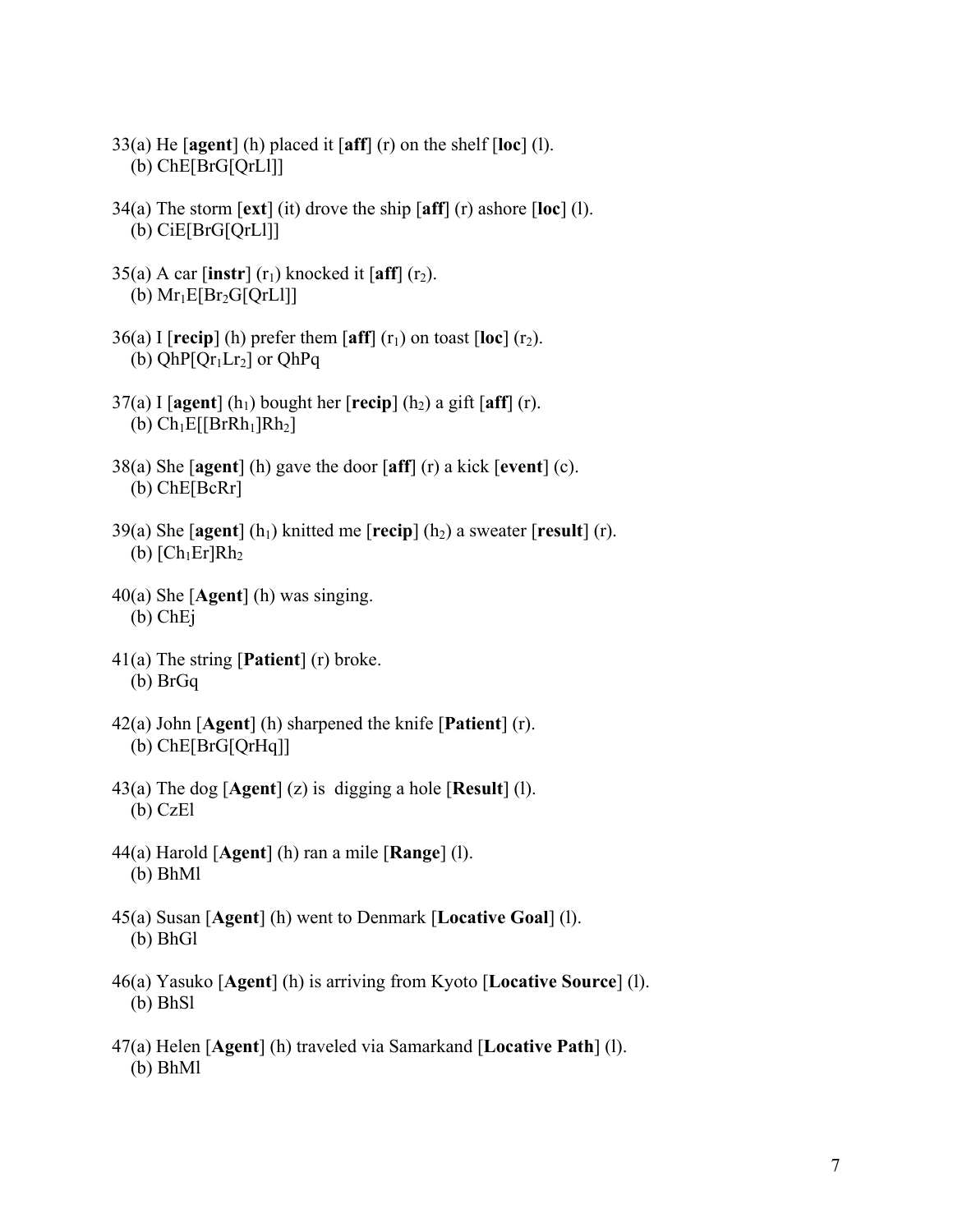- 48(a) She  $[Agent]$  (h<sub>1</sub>) gave the book to Bill  $[Pattern Goal]$  (h<sub>2</sub>). (b)  $Ch_1E[BrRh_2]$
- 49(a) I  $[A$ gent $]$  (h<sub>2</sub>) got the cassette (r) from David [Patient Source] (h<sub>1</sub>). (b)  $Ch_2E[BrRh_1]$
- 50(a) I [Agent] (h<sub>1</sub>) contacted Jane (h<sub>3</sub>) via her sister [Patient Path] (h<sub>2</sub>). (b)  $Ch_1E[Mh_2E[Ih1Ah_3]$
- 51(a) The painting [**Neutral**] (r) cost ₤5,000 [**Range**] (i). (b) QrMi
- 52(a) Miranda [**Dative**] (h) knew all the answers [**Neutral**] (i). (b) QiRh
- 53(a) Harriet [**Dative**] (h) owns a cat [**Neutral**] (z). (b) QzRh
- 54(a) Celia [**Dative**] (h) is cold/sad. (b) QhPe
- 55 (a) The child [**Neutral**] (h) is sleeping. (b) QhHv
- 56(a) The town [**Neutral**] (l) is dirty [**Attribute**] (q). (b) QlHq
- 57(a) Fiona [**Neutral**] (h) is the convener [**Role**] (q). (b) QhHq
- 58(a) Joyce [**Agent**] (h) ran. (b) BhMl
- 59(a) Mary found the puppy [**Theme**] (z). (b) BhPz
- 60(a) It rains in Spain [**Location**] (l). (b) BsLl
- 61(a) Put the cat on the porch [**Goal**] (l). (b) ChE[BzG[QzLl]]
- 62(a) He flew from Iowa [**Source**]  $(l_1)$  to Idaho  $(l_2)$ . (b)  $[BhSl_1]G[QhLl_2]$
- 63(a) Jo cuts hair with a razor [**Instrument**]  $(r_1)$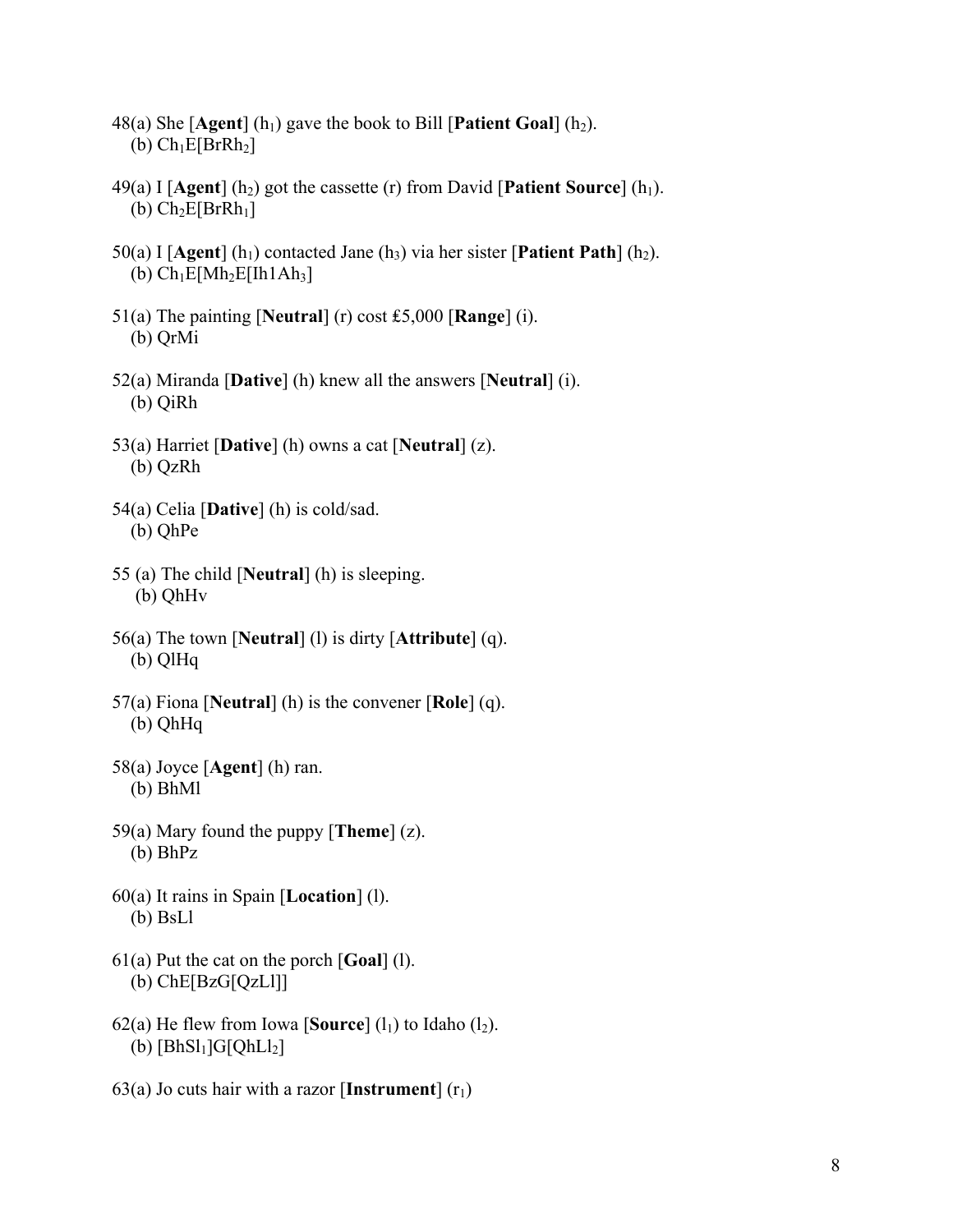- (b)  $ChE[Mr_1E[Br_2G[Qr_2Hq]]]$
- 64(a) Helen [**Experiencer**] ( $h_1$ ) heard Robert playing the piano. (b)  $Bh_1P[Ch_2E[MrE1]]$
- 65(a) The wind [**Causative**] (i) damaged the roof. (b) CiE[BrG[QrHq]]
- 66(a) The tail of the dog [**Possessor**] (z) wagged furiously. (aa) The tail is part of the dog. (b) B[QrHz]Mq

Quirk et al  $(1985: 741 - 752)$  define their posited participants as follows:

- AGENTIVE: "the animate being instigating or causing the happening denoted by the verb"
- AFFECTED: "animate or inanimate which does not cause the happening denoted by the verb, but is directly involved in some other way"
- RECIPIENT: "the animate being that is passively implicated by the happening or state"
- ATTRIBUTE: "the typical semantic role of a subject complement and an object complement"
- EXTERNAL CAUSER: "the unwitting (generally inanimate) cause of an event"
- INSTRUMENT: "the entity (generally inanimate) which an agent uses to perform an action or instigate a process"
- POSITIONER: "the subject may have the role of POSITIONER with intransitive stance verbs … and with transitive verbs related to stance verbs … The transitive verbs are causative and the direct objects that follow them have an affected role. In this positioner role the participant is in control, but the situation is not resultative in that no change is indicated in the positioner during the period in which the situation lasts."
- LOCATIVE: "the place of the state or action"
- TEMPORAL: "[the] time [of the state or action]"
- EVENTIVE: "the noun at the head of the noun phrase (of a subject) is commonly deverbal … or a nominalization"
- PROP *IT*: "[time, atmospheric, and distance *it*] has little or no semantic content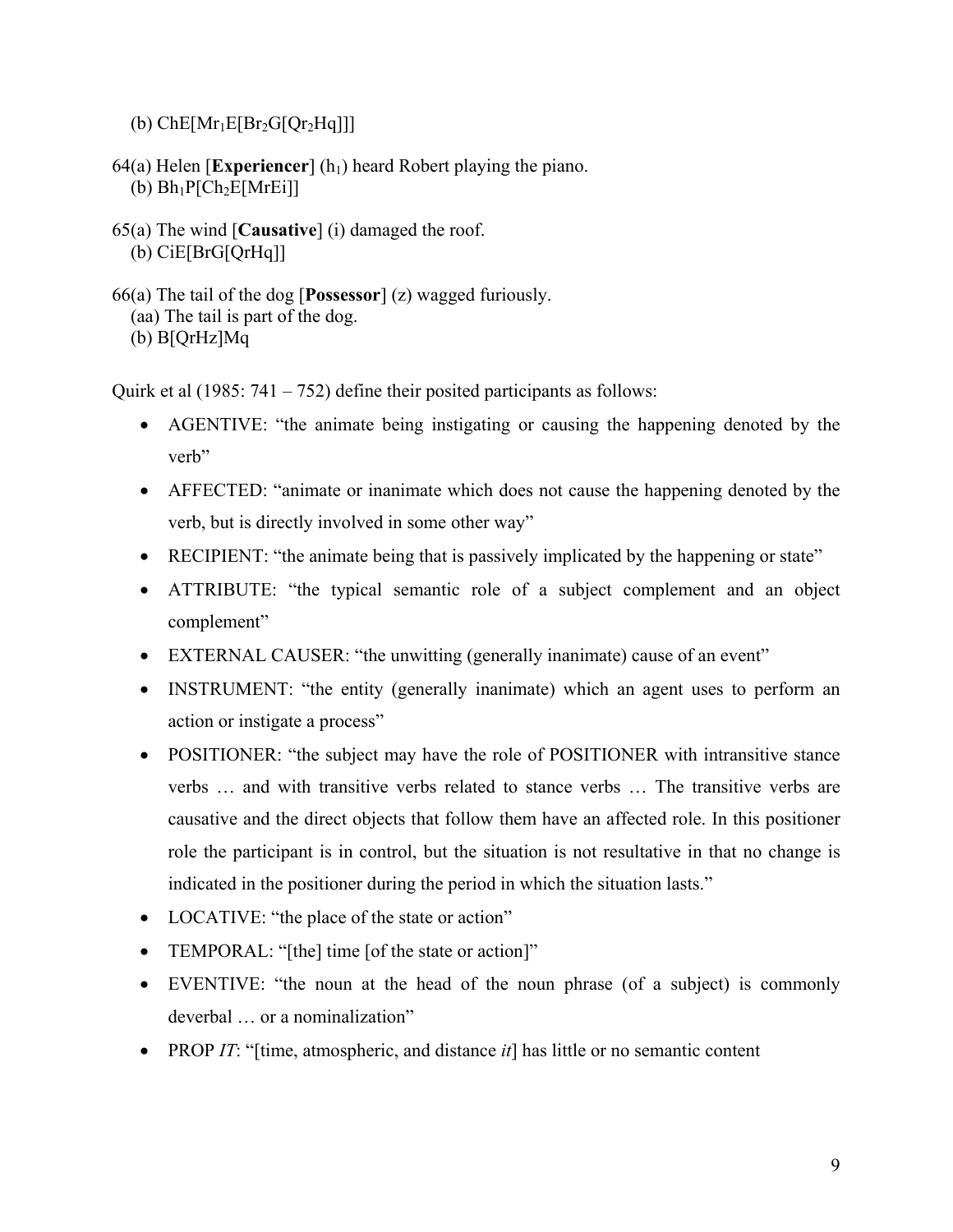- RESULTANT: "is an object whose referent exists only by virtue of the activity indicated by the verb"
- COGNATE: "is similar to a resultant object in that it refers to an event indicated by the verb"

Fromkin et al  $(2003: 192 - 3)$  define their stipulated roles as follows:

- AGENT: "the one who performs an action"
- THEME: "the one or thing that undergoes an action"
- LOCATION: "the place where an action happens"
- GOAL: "the place to which an action is directed"
- SOURCE: "the place from which an action originates"
- INSTRUMENT: "the means by which an action is performed"
- EXPERIENCER: "one who perceives something"
- CAUSATIVE: "a natural force that causes a change"
- POSSESSOR: "one who has something"

On comparing Quirk et al's and Fromkin et al's versions with the one under development the following picture emerges.

## (a) **Quirk et al's version compared with the situation-role theory:**

| agent:  | Bh, Ch, Ih                 |
|---------|----------------------------|
| aff:    | Qh, Br, Bh, Pq, Rr, Al, Qr |
| recip:  | Rh, Bh, Qh                 |
| attrib: | Hq, He, Hv                 |
| ext:    | Bi, Ii, Ci, Cr             |
| instr:  | Mi, Mr                     |
| pos:    | Ch                         |
| loc:    | Ql, Gl, Sl, Al, Lr         |
| temp:   | Qt, Lt                     |
| event:  | Qc, Ec, Bc                 |
| it:     | Qs, Bs                     |
| result: | Er                         |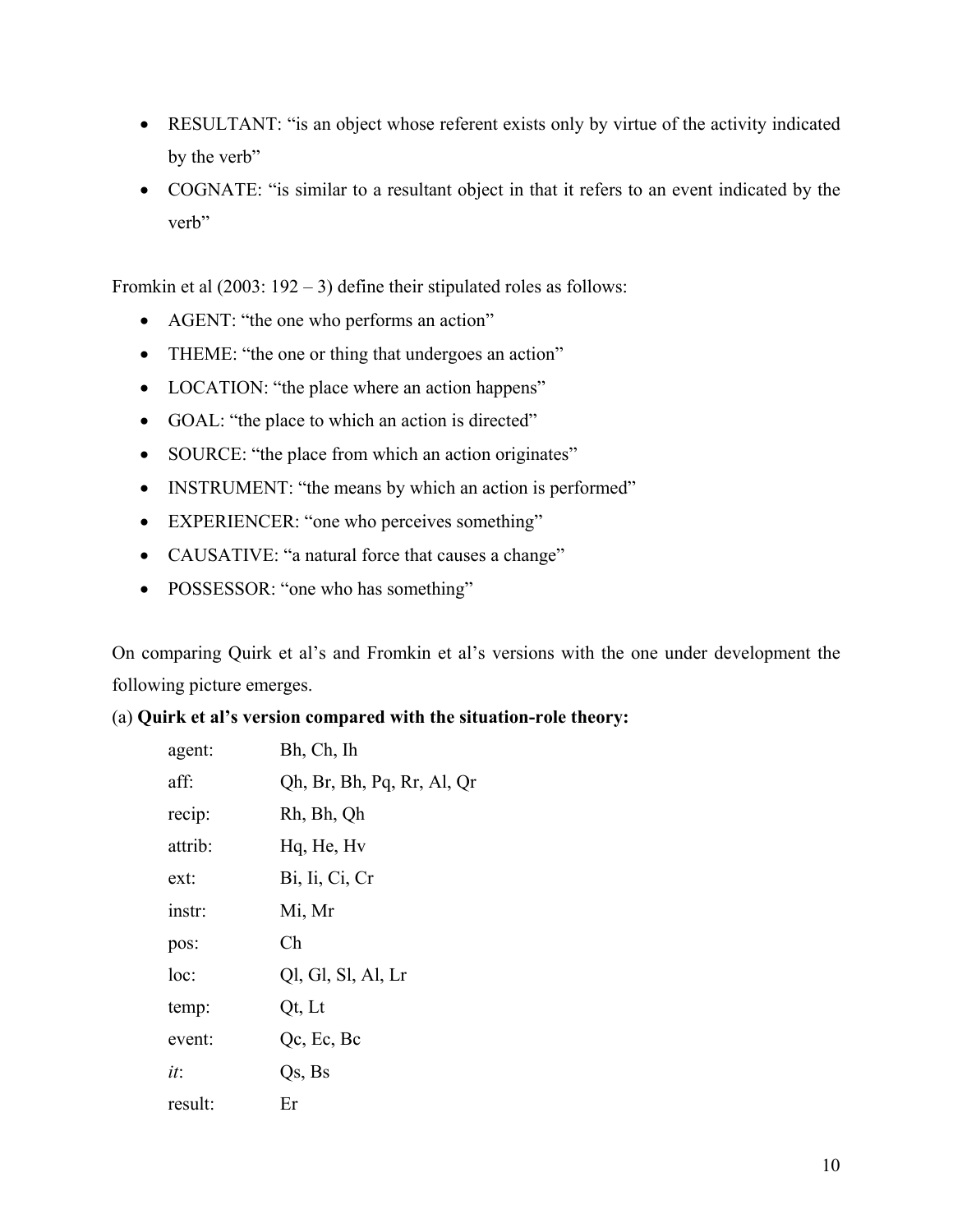cog: Ec

#### (b) **Fromkin et al's version compared with the situation – role theory:**

 agent: Bh theme: Pz location: Ll goal: Gl source: Sl instrument: Mr experiencer: Bh causative: Ci possessor: Hz

### (c) **Fromkin et al's and Quirk et al's versions:**

| agent:       | agent |
|--------------|-------|
| theme:       | aff   |
| location:    | loc   |
| goal:        | loc   |
| source:      | loc   |
| instrument:  | instr |
| experiencer: | recip |
| causative:   | ext   |
| possessor:   | recip |

Taken as representative of the many versions of semantic role theory including those not discussed here, the Quirkian and Fromkinian versions are defective in three main ways:

- (a) The prop *it* and **cognate** are not language-universal.
- (b) If we take conceptual meaning as a combination of categorial (i.e. entity) and relational (i.e. role) meanings, then **event**, **temporal**, **attribute**, and *it* are not roles but rather entities.
- (c) The dichotomy *animate* vs *inanimate entities* is an irrelevant criterion for defining roles.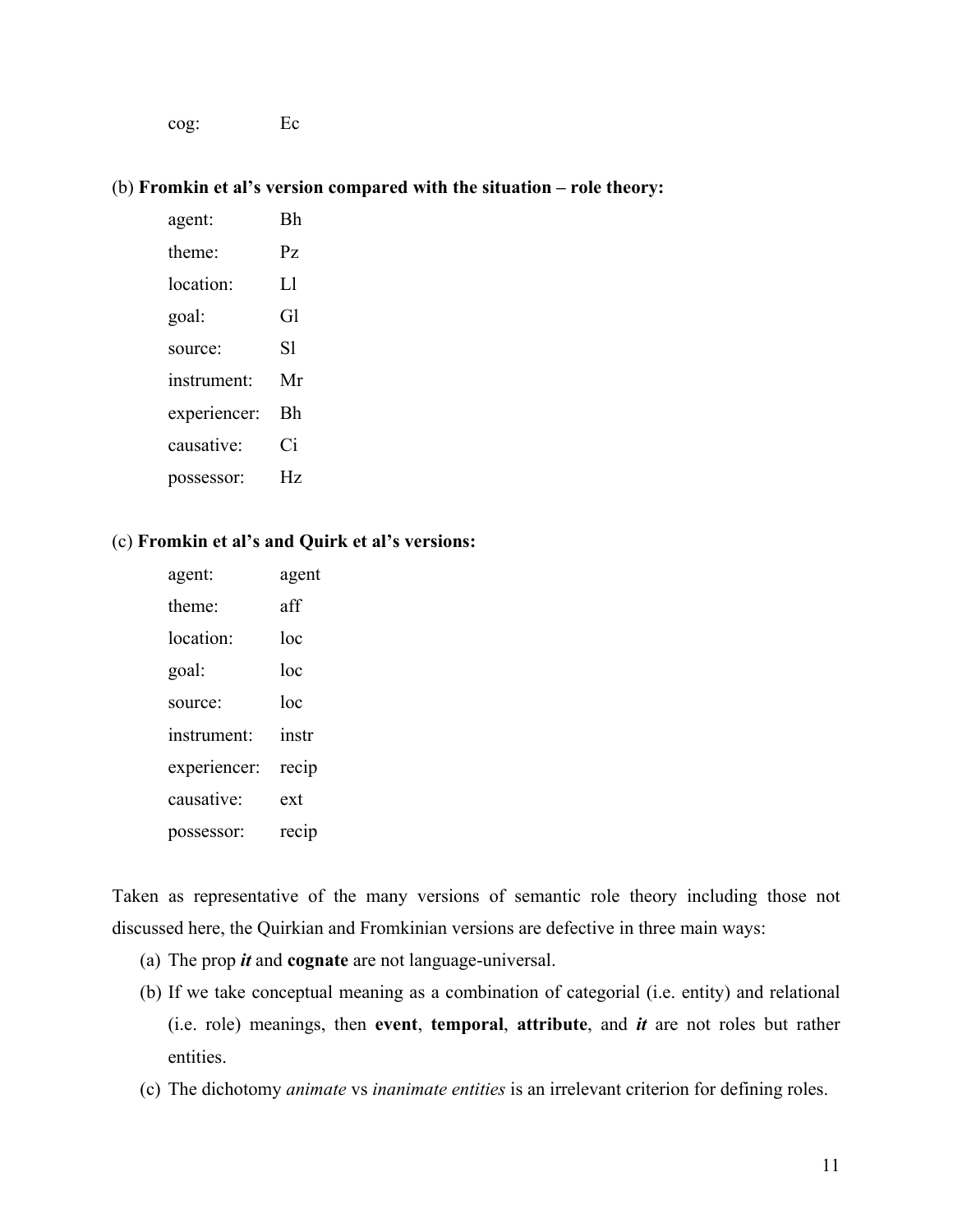Before concluding the paper let some more example propositions be formalized.

- 67(a) Susan  $(h_1)$  resembles her mother  $(h_2)$ . [Kroeger (2004: 10)] (b)  $Qh_1Nh_2$
- 68(a) John jumped into the well. [Kroeger (2004: 10)] (b) BhDl
- 69(a) Fatuma  $(h_1)$  is Ali's boss  $(h_2)$ .  $(Qh_1Oh_2)$
- 70(a) The rat died. (b) BzG[QzHq]
- 71(a) The cat  $(z_1)$  caused the rat  $(z_2)$  to die. (b)  $Cz_1E[McE[Bz_2G[Qz_2Hq]]]$
- 72(a) The cat  $(z_1)$  killed the rat  $(z_2)$ . (b)  $Cz_1E[Bz_2G[Qz_2Hq]]$
- 73(a) Ali  $(h_1)$  showed Fatuma  $(h_2)$  a book  $(r)$ . (b)  $Ch_1E[Bh_2Pr]$
- 74(a) The teacher (h<sub>3</sub>) made Ali (h<sub>1</sub>) show Fatuma (h<sub>2</sub>) a book (r). (b)  $Ch_3E[Ch_1E[Bh_2Pr]]$
- 75(a) Through Ali  $(h_1)$  the teacher  $(h_3)$  showed Fatuma  $(h_2)$  a book (r). (b)  $Ch_3E[Wh_1E[Bh_2Pr]]$
- 76(a) Ali  $(h_1)$  made Fatuma  $(h_2)$  open the door  $(r)$ . (b)  $Ch_1E[Ch_2E[BrG[QrHq]]]$
- 77(a) The headteacher  $(h_1)$  got the parent  $(h_2)$  to sign the report (r). (b)  $Ch_1E[lh_2Ar]$
- 78(a) The bone was given to the dog by the man. (b) ChE[BrG[QrRz]]
- $79(a)$  7 is an odd number. (b) QnHq
- $80(a)$  Ali (h) knows the theorem (k). (b) QkRh
- 81(a) Latex (b) oozed out of the rubber tree (f).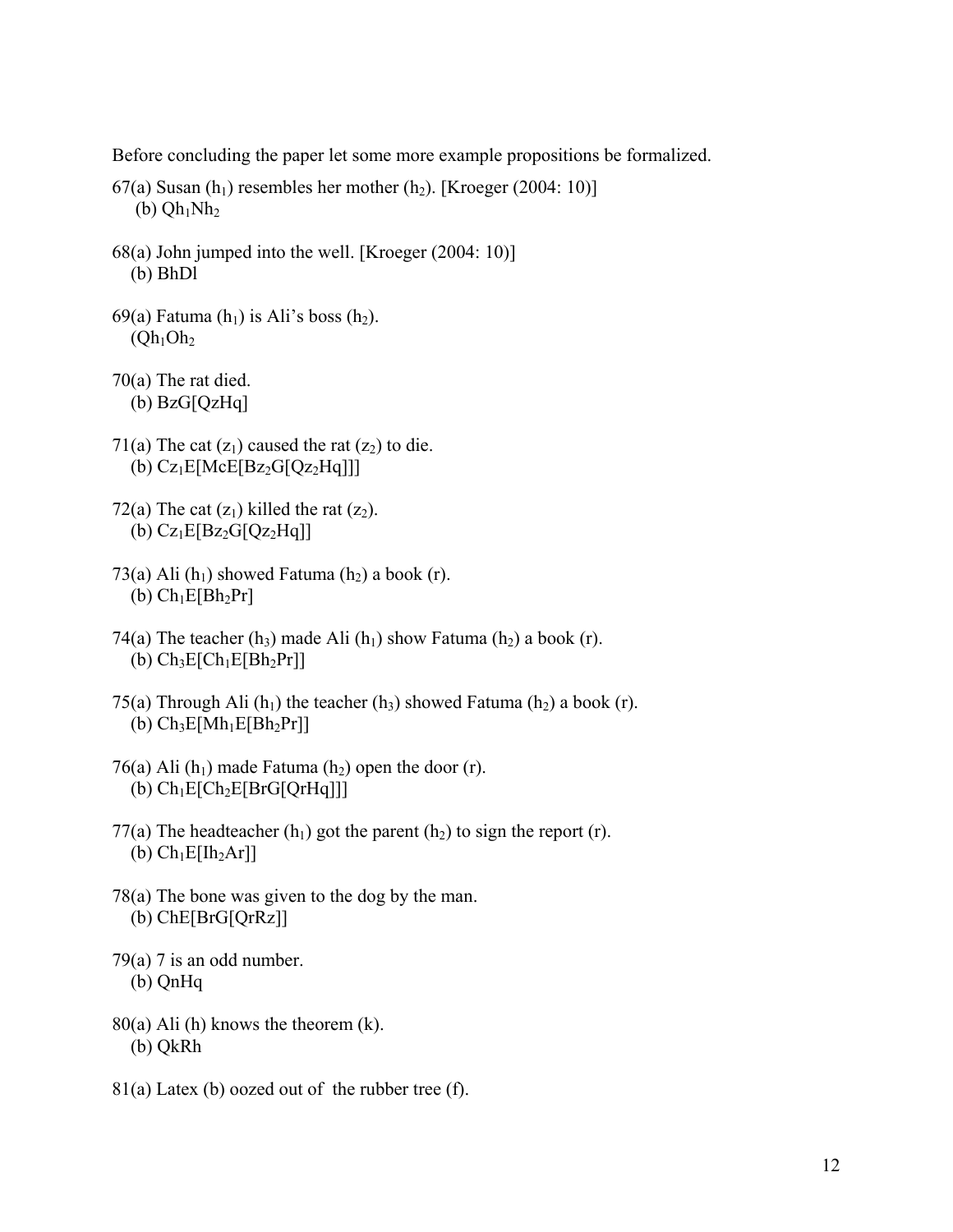(b) BbSf

- 82(a) The potter (h) made a pot (r) out of clay (m). (b) ChE[BmG[QrHq]]
- 83(a) 7 is an element of the set of odd numbers. (b) QnHu
- 84(a) Ali  $(h_1)$  made his daughter  $(h_2)$  go home (l). (b)  $Ch_1E[Bh_2G[Qh_2L]]$
- 85(a) Ali  $(h_1)$  allowed his daughter  $(h_2)$  to go home (l). (b)  $Ch_1E[McE[Bh_2G[Qh_2L]]]$
- 86(a) The computer solves the problem.

(b) MaE[BkG[QkHq]]

- 87(a) Mass is equivalent to energy.
	- (b) QmFi
- 88(a) Fatuma is intelligent.
	- (b) QhHo
- 89(a) Ali owns an investment bank.
	- (b) QgRh

90(a) The lawyer drafts a constitution.

- (b) ChEj
- 91(a) Fatuma represents the bank. (b) QhFg

It will be recalled that the main problem of semantic role theory has been all along a bifurcate one: how roles are determined in a generalized way; and what they are in a generalized way, too. I propose to resort to the basic taxonomy of human knowledge for a solution to the problem. I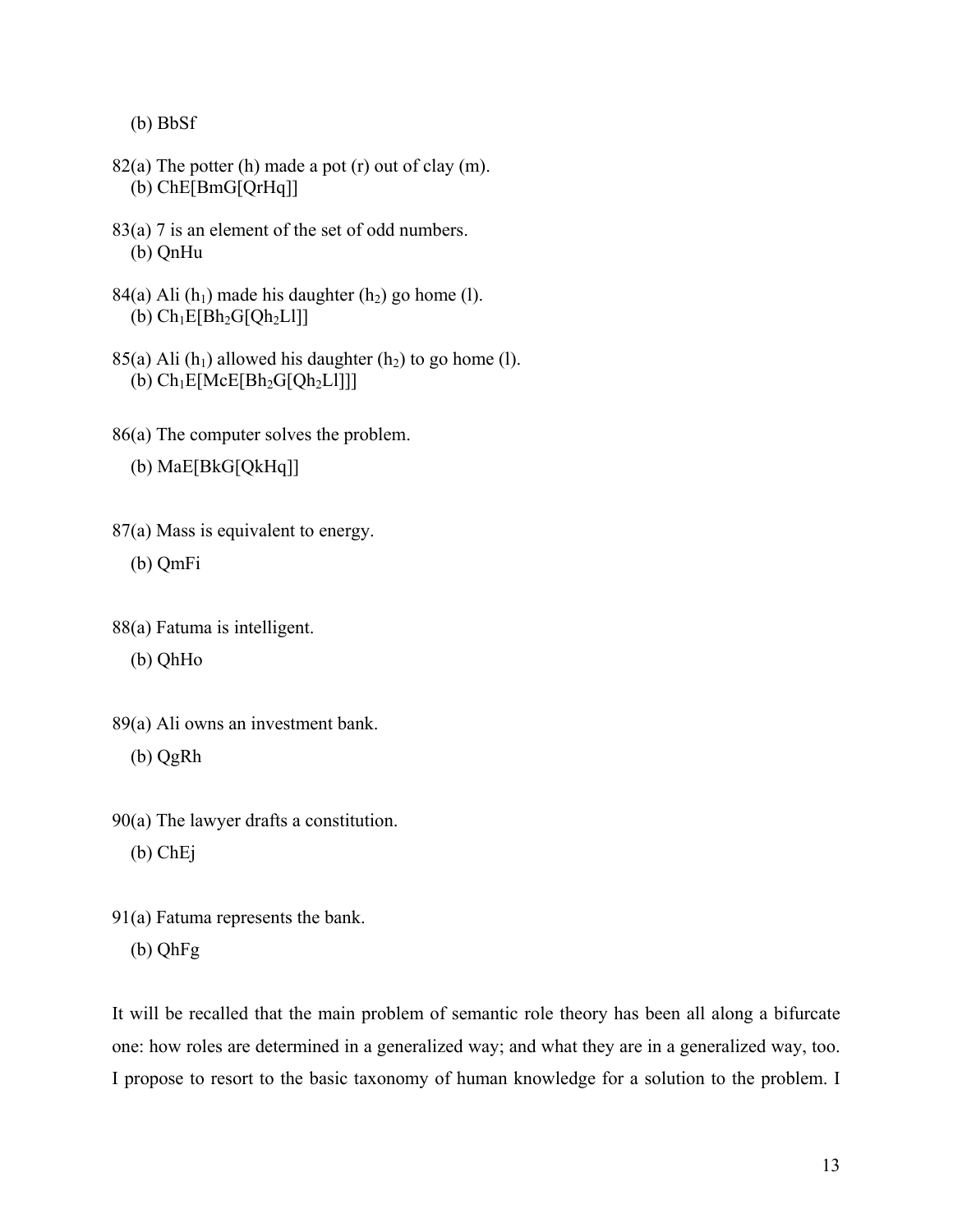find l, s, c, q, p, n, k, and u in the logico-mathematical domain which is nonphysical. The physico-chemical domain is populated by m, t, r, v, i and a in addition to those populating the non-physical domain. The biotic domain is an extension of the physical one through f, z, h, b, e, o, j and g. For the choice of roles I proceed as follows: reference L (coordinate geometry, and physics); wholeness base H (set theory); direction D, source S, mediator M, and goal G (vector algebra); similarity N, representation F, superordination O, and augmentation R bases (algebra); stimulus P (biology); nonselfchanger Q, selfchanger B, noncausative interaction roles I and A; causative interaction roles C and E.